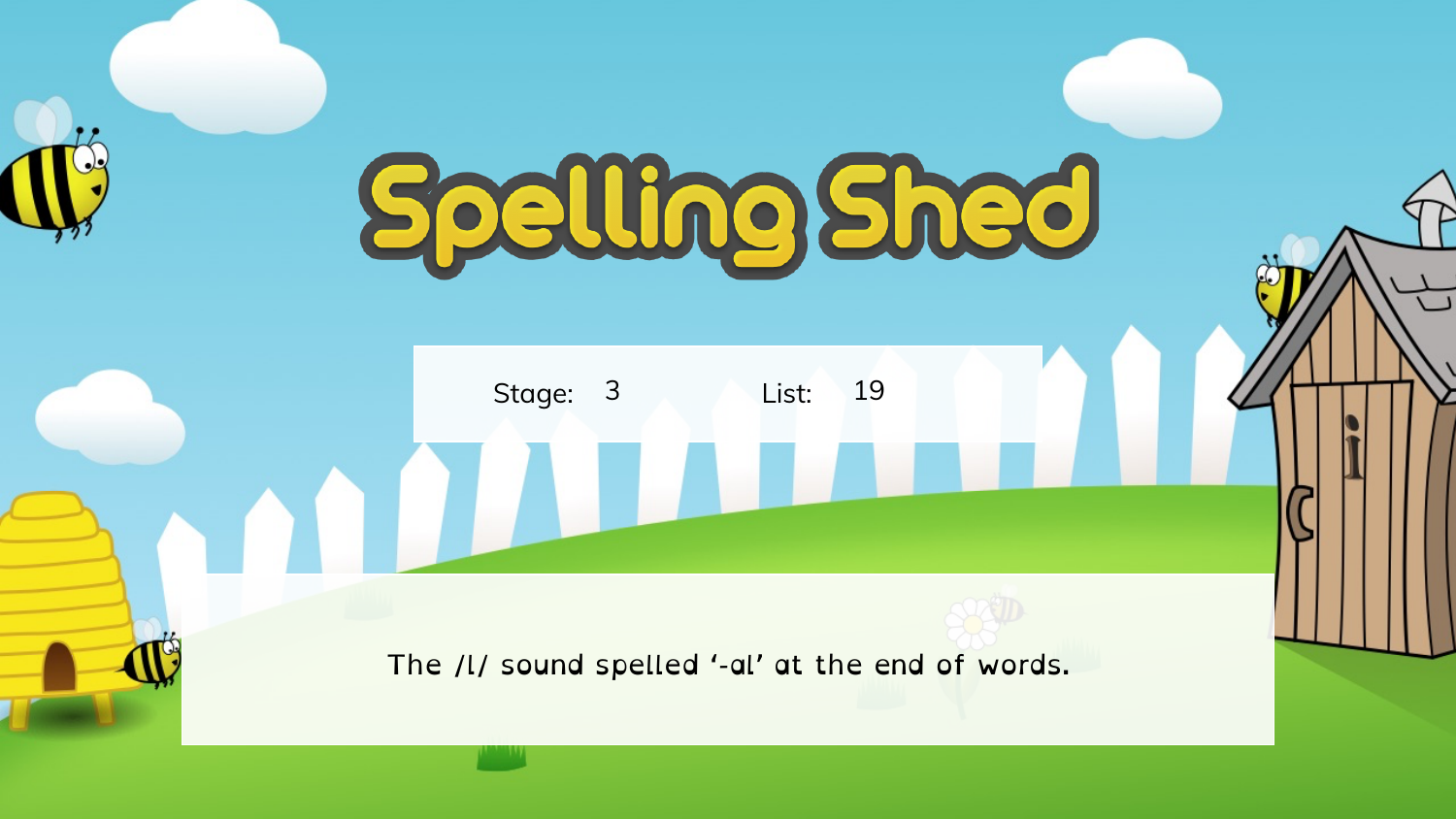| Stage: 3<br>List:<br>19              |                      | The /l/ sound spelled '-al' at the end of words. When a root word ends in 'e', remove the 'e'<br>and then add 'al'. When a root word ends in 'y', exchange the 'y' for an 'i' and then add 'al'. |  |  |  |
|--------------------------------------|----------------------|--------------------------------------------------------------------------------------------------------------------------------------------------------------------------------------------------|--|--|--|
| <b>Spellings</b>                     | Introduction         | Today children will learn that sometimes the /l/ sound at the end<br>of words can be spelled 'al'. When a root word ends in 'e', remove                                                          |  |  |  |
| arrival                              |                      | the 'e' and then add 'al' (arrive/arrival). When a root word ends in 'y',<br>exchange the 'y' for an 'i' and then add 'al' (bury/burial)                                                         |  |  |  |
| burial                               |                      | Ask children if they can think of any words ending in 'al'.                                                                                                                                      |  |  |  |
| comical                              | Main                 |                                                                                                                                                                                                  |  |  |  |
| emotional                            | Teaching<br>Activity | Use the power point slide and ask the children to follow the<br>spelling rules and sort each root word in to the correct box so that                                                             |  |  |  |
| national                             |                      | the ending 'al' can be added successfully.                                                                                                                                                       |  |  |  |
| magical<br>misconceptions or errors. |                      | Share the way the children have split the words and discuss any                                                                                                                                  |  |  |  |
| personal                             | Independent          | Get the children to write the spelling list on the whiteboard and                                                                                                                                |  |  |  |
| <b>Activity</b><br>optional          |                      | beside each word they need to select the correct definition and<br>write that down too.                                                                                                          |  |  |  |
| survival                             |                      | To extend pupils you can ask them to use some of the words to                                                                                                                                    |  |  |  |
| tropical                             |                      | write sentences.                                                                                                                                                                                 |  |  |  |

 $\curvearrowright$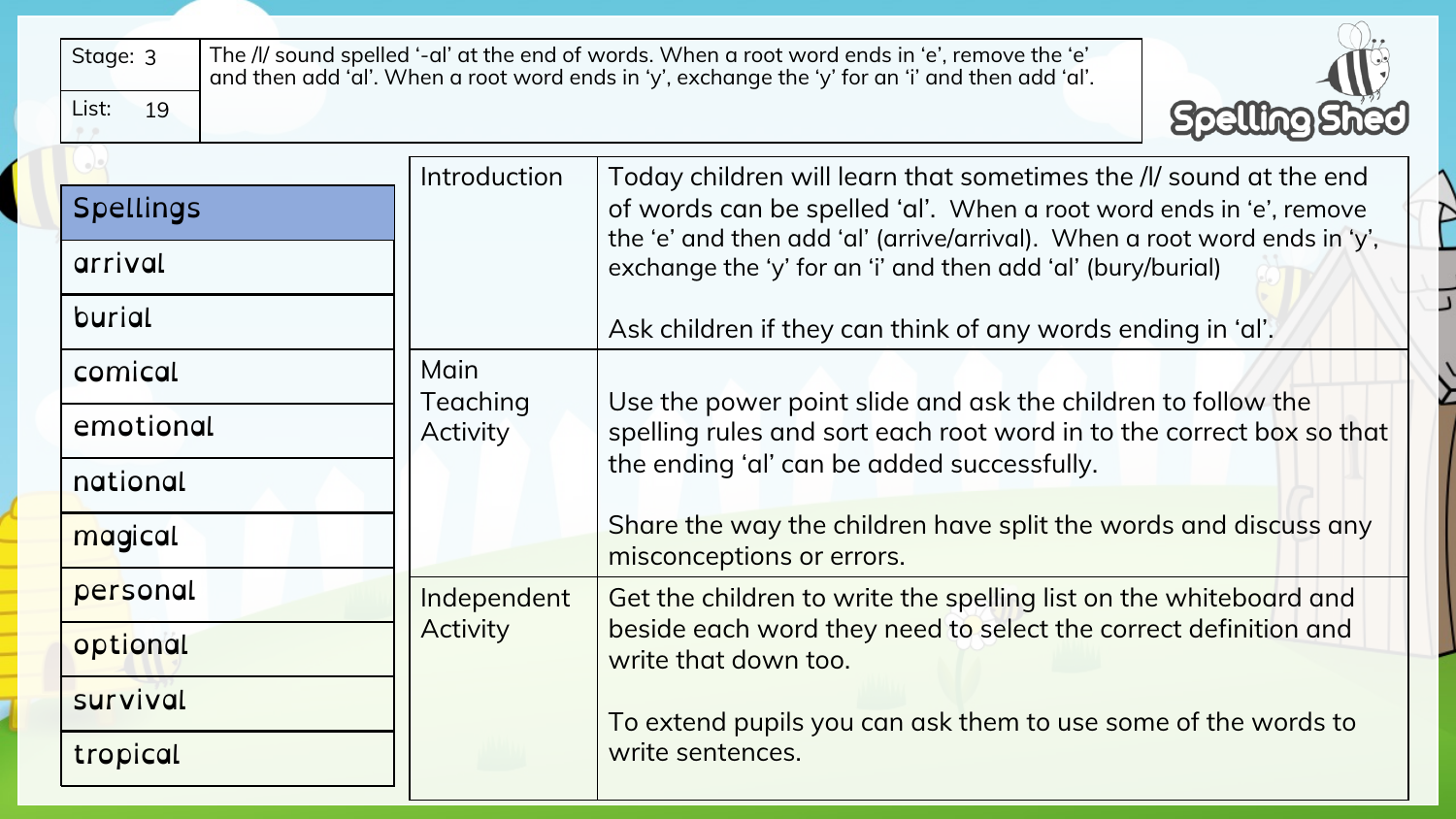Look at the root words and decide which spelling rule they should follow and which box they should go in to when adding 'al':

| arrive                                   | bury   | comic                            | magic | survive                     | <b>Logic</b> |  |
|------------------------------------------|--------|----------------------------------|-------|-----------------------------|--------------|--|
| emotion                                  | memory | territory                        | music | accident                    | person       |  |
|                                          |        |                                  |       |                             |              |  |
|                                          |        |                                  |       |                             |              |  |
|                                          |        |                                  |       |                             |              |  |
| Remove 'y', add 'i'<br>and then add 'al' |        | Add 'al' straight<br>on the end. |       | Remove 'e' then<br>add 'al' |              |  |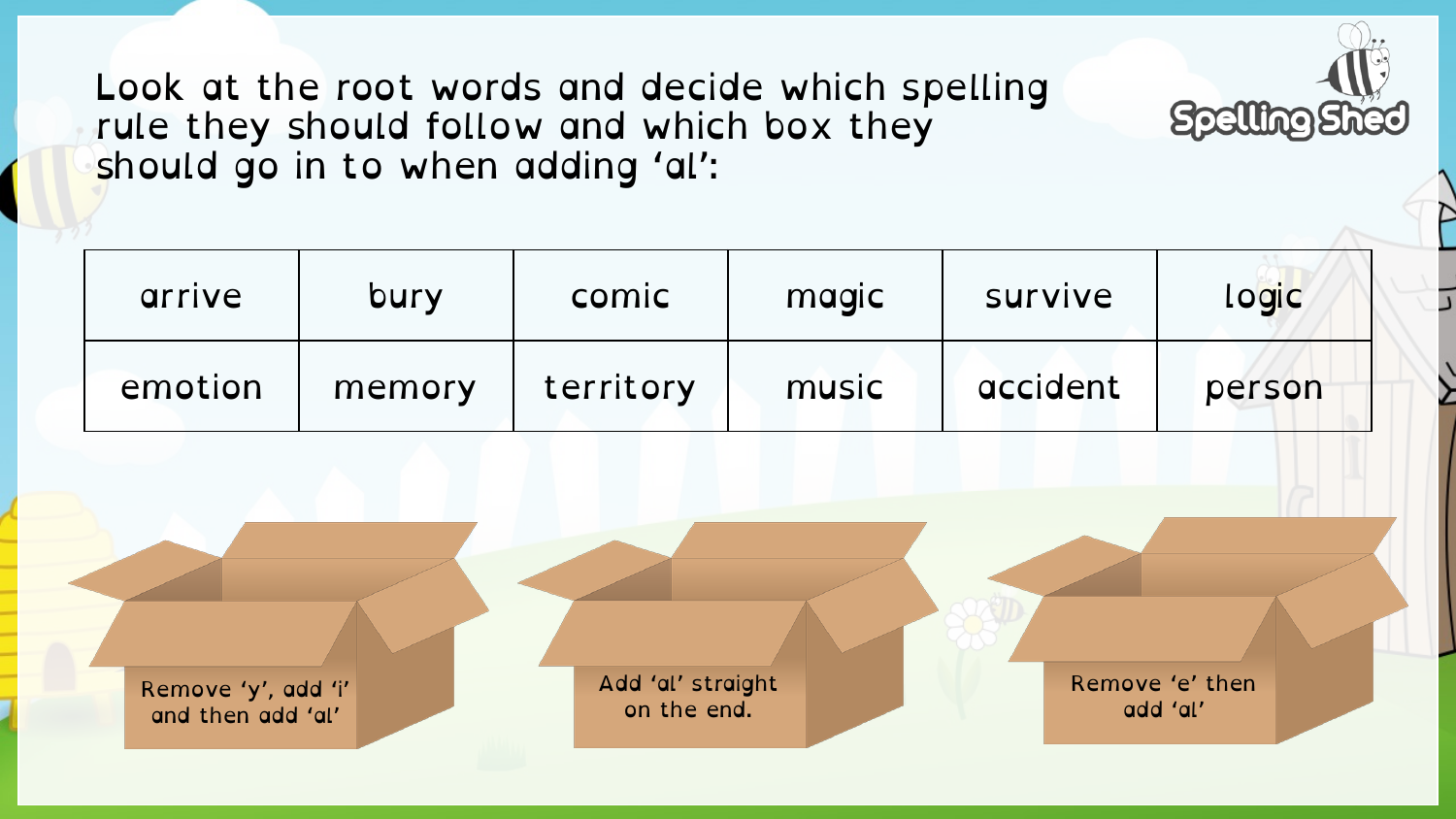Answers:

Look at the root words and decide which spelling rule they should follow and which box they should go in to when adding 'al':

|      | arrive                                             | bury      | comic                                                         | magic                   | survive  | <b>Logic</b>                                     |  |
|------|----------------------------------------------------|-----------|---------------------------------------------------------------|-------------------------|----------|--------------------------------------------------|--|
|      | emotion                                            | memory    | territory                                                     | music                   | accident | person                                           |  |
| bury | memory<br>Remove 'y', add 'i'<br>and then add 'al' | territory | music<br>emotion<br>comic<br>Add 'al' straight<br>on the end. | accident logic<br>magic | person   | survive<br>arrive<br>Remove 'e' then<br>add 'al' |  |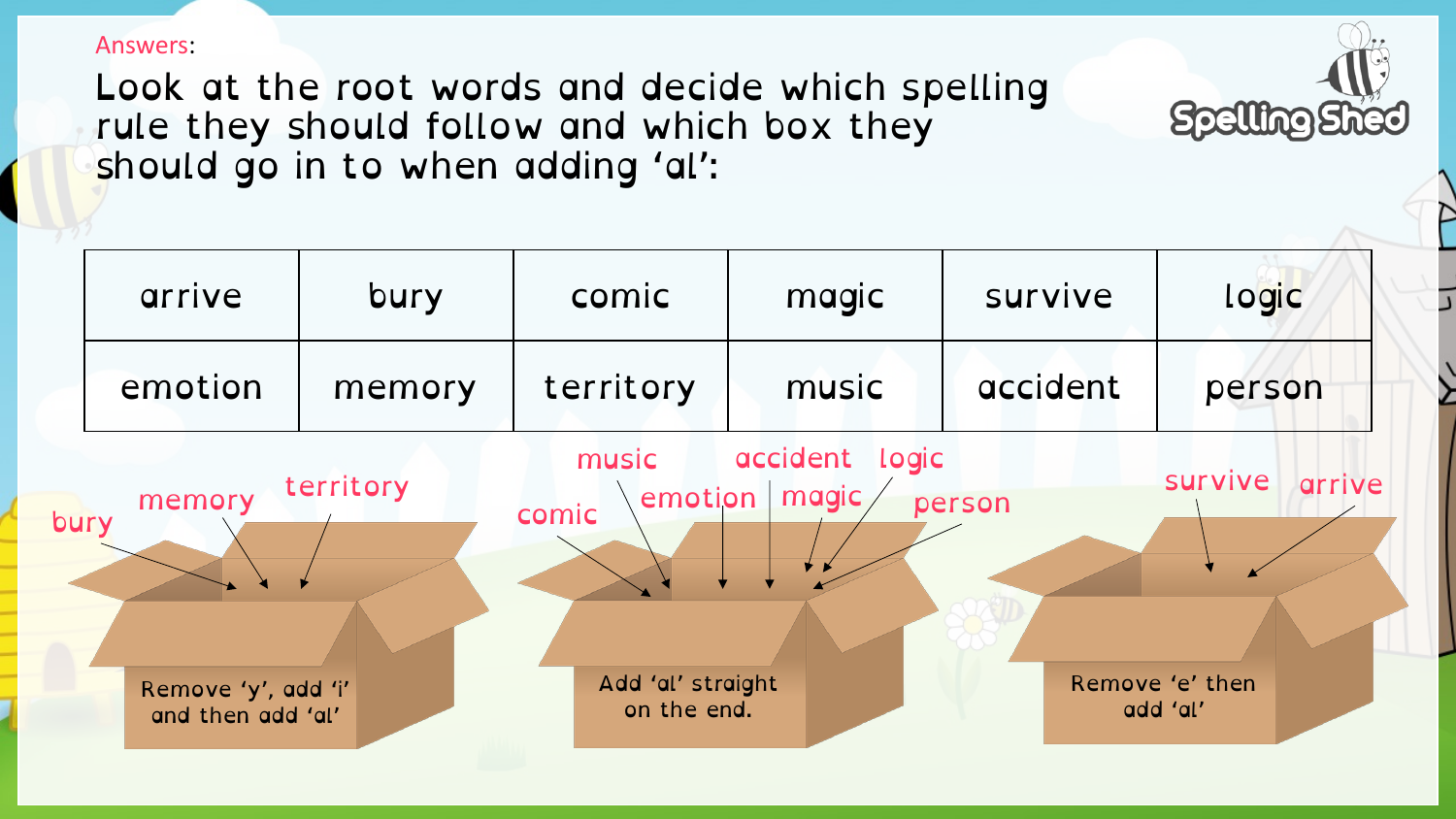| Stage: 3         |       |                                |                                       |                                    | The /l/ sound spelled '-al' at the end of words. When a root word ends in 'e', remove the 'e'<br>and then add 'al. When a root word ends in 'y', exchange the 'y' for an 'i' and then add 'al'. |                                      |
|------------------|-------|--------------------------------|---------------------------------------|------------------------------------|-------------------------------------------------------------------------------------------------------------------------------------------------------------------------------------------------|--------------------------------------|
| <b>List: 19</b>  | Name: |                                |                                       |                                    |                                                                                                                                                                                                 |                                      |
|                  |       |                                |                                       |                                    | Write your spelling list on your white board and then                                                                                                                                           |                                      |
| <b>Spellings</b> |       |                                |                                       |                                    | write the definition for each word next to it.                                                                                                                                                  |                                      |
| arrival          |       | The time                       |                                       |                                    | When                                                                                                                                                                                            | Something                            |
| burial           |       | someone will get<br>somewhere. |                                       |                                    | someone is                                                                                                                                                                                      | very funny.                          |
| comical          |       |                                |                                       |                                    | buried.                                                                                                                                                                                         |                                      |
|                  |       |                                |                                       | When you feel                      |                                                                                                                                                                                                 |                                      |
| emotional        |       |                                |                                       | like you might<br>cry after seeing |                                                                                                                                                                                                 | A person who                         |
| national         |       |                                |                                       | something sad                      | Something                                                                                                                                                                                       | performs tricks<br>or spells is said |
| magical          |       |                                |                                       |                                    | that is                                                                                                                                                                                         | to be this.                          |
| personal         |       |                                | Something that is<br>a choice and not |                                    | countrywide.                                                                                                                                                                                    |                                      |
|                  |       |                                | compulsory.                           |                                    |                                                                                                                                                                                                 | Information                          |
| optional         |       |                                |                                       |                                    |                                                                                                                                                                                                 | about you is<br>often called         |
| survival         |       |                                | Something that                        |                                    | Continuing to<br>live in difficult                                                                                                                                                              | this.                                |
| tropical         |       |                                | is linked to the<br>tropics.          |                                    | conditions.                                                                                                                                                                                     |                                      |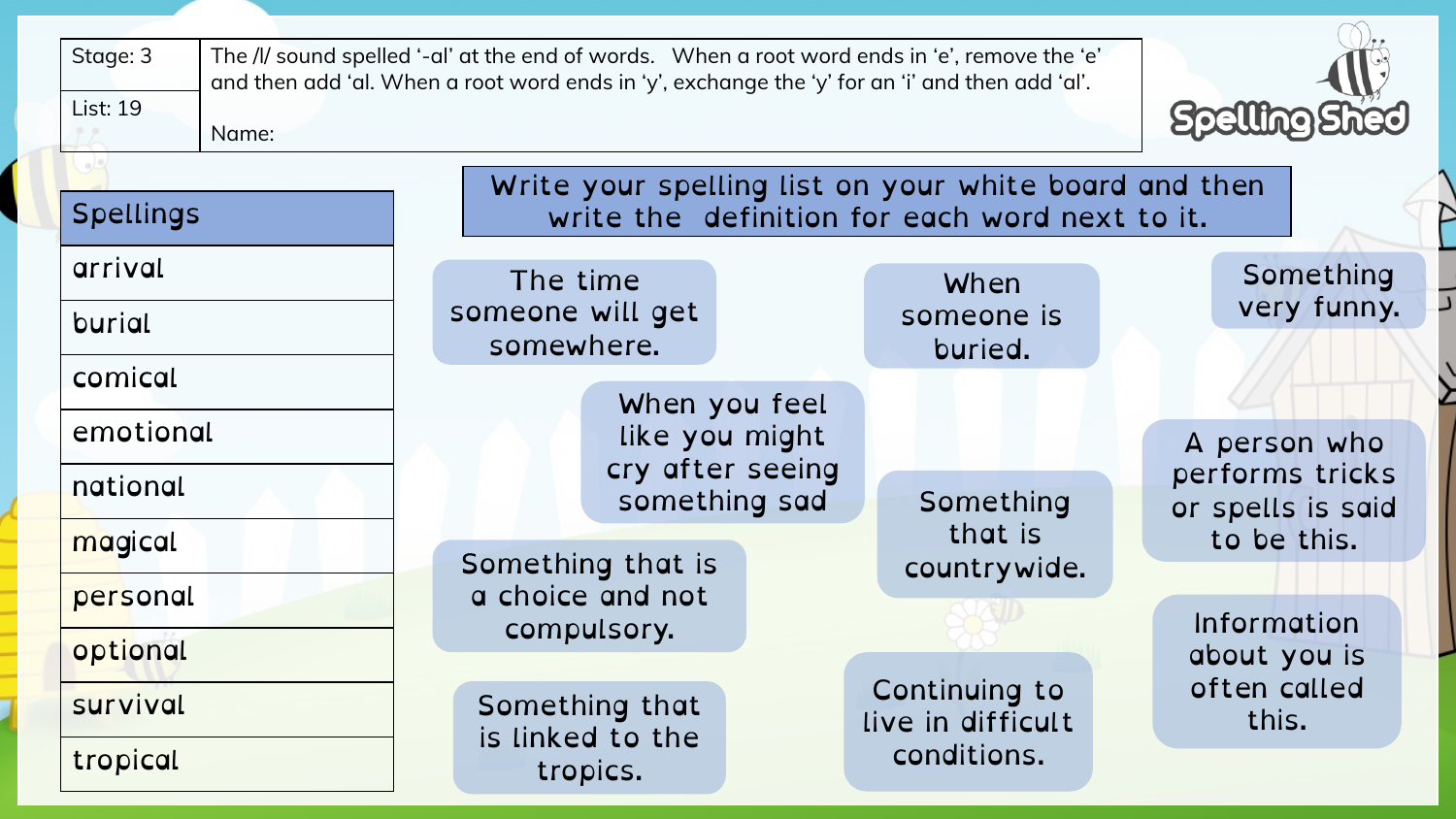| Stage: 3<br><b>List: 19</b><br>Answers:<br><b>Spellings</b> | The /l/ sound spelled '-al' at the end of words. When a root word ends in 'e', remove the 'e'<br>and then add 'al. When a root word ends in 'y', exchange the 'y' for an 'i' and then add 'al'.<br>Write your spelling list on your white board and then<br>write the definition for each word next to it. |                                                      |                                                                     |
|-------------------------------------------------------------|------------------------------------------------------------------------------------------------------------------------------------------------------------------------------------------------------------------------------------------------------------------------------------------------------------|------------------------------------------------------|---------------------------------------------------------------------|
| arrival<br>burial                                           | The time<br>someone will get<br>somewhere.                                                                                                                                                                                                                                                                 | When<br>someone is<br>buried.                        | Something<br>very funny.<br>comical                                 |
| comical<br>emotional<br>national                            | arrival<br>When you feel<br>like you might<br>cry after seeing<br>something sad<br>emotional                                                                                                                                                                                                               | burial<br>Something                                  | A person who<br>performs tricks<br>or spells is said<br>to be this. |
| magical<br>personal<br>optional                             | Something that is<br>a choice and not<br>compulsory.<br>optional                                                                                                                                                                                                                                           | that is<br>countrywide.<br>national<br>Continuing to | magical<br>Information<br>about you is                              |
| survival<br>tropical                                        | Something that<br>is linked to the<br>tropics. tropical                                                                                                                                                                                                                                                    | live in difficult<br>conditions.<br>survival         | often called<br>this.<br>personal                                   |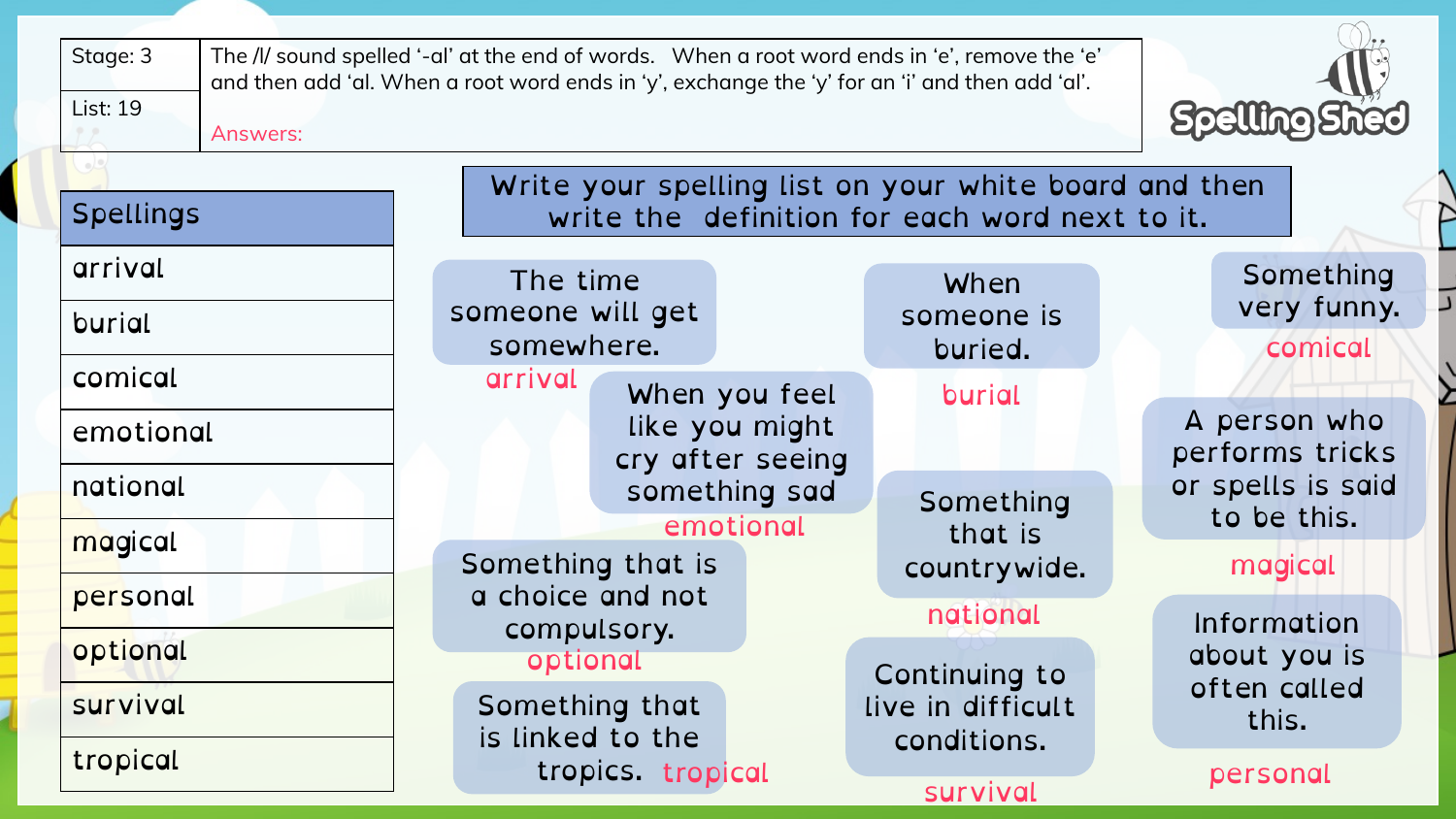| Stage: 3<br>The /l/ sound spelled '-al' at the end of words.<br><b>List: 19</b><br><b>Spelling Shed</b><br>Name: |             |                         |             |                         |             |  |
|------------------------------------------------------------------------------------------------------------------|-------------|-------------------------|-------------|-------------------------|-------------|--|
| <b>Spellings</b>                                                                                                 | 1st Attempt | 2 <sup>nd</sup> Attempt | 3rd Attempt | 4 <sup>th</sup> Attempt | 5th Attempt |  |
| arrival                                                                                                          |             |                         |             |                         |             |  |
| burial                                                                                                           |             |                         |             |                         |             |  |
| comical                                                                                                          |             |                         |             |                         |             |  |
| emotional                                                                                                        |             |                         |             |                         |             |  |
| national                                                                                                         |             |                         |             |                         |             |  |
| magical                                                                                                          |             |                         |             |                         |             |  |
| personal                                                                                                         |             |                         |             |                         |             |  |
| optional                                                                                                         |             |                         |             |                         |             |  |
| survival                                                                                                         |             |                         |             |                         |             |  |
| tropical                                                                                                         |             |                         |             |                         |             |  |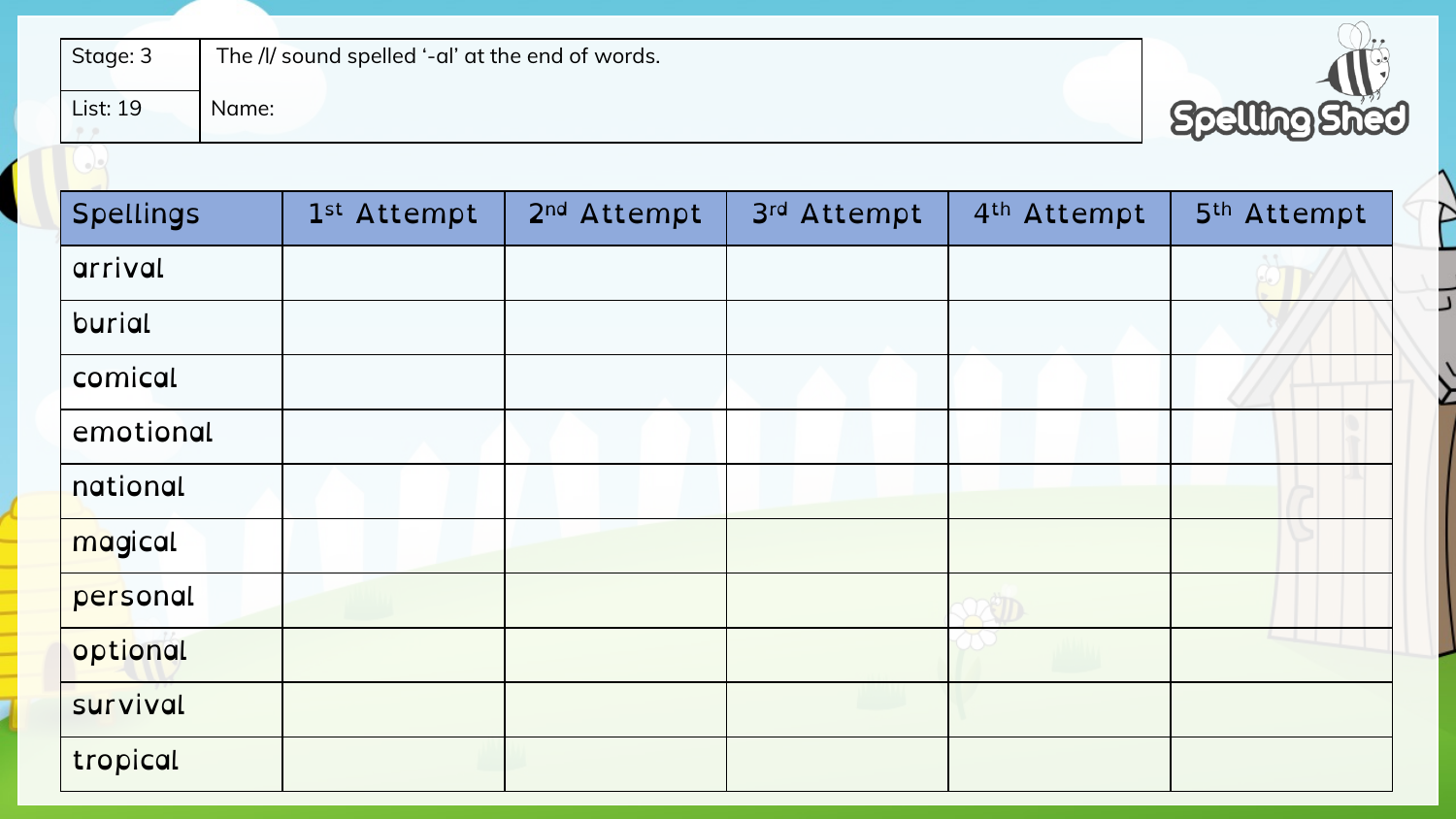| Stage: 3<br><b>List: 19</b><br>Name: | The /l/ sound spelled '-al' at the end of words.                                                            | <b>Spelling Shed</b>   |
|--------------------------------------|-------------------------------------------------------------------------------------------------------------|------------------------|
| <b>Spellings</b>                     | motional                                                                                                    | subvival               |
| arrival                              |                                                                                                             |                        |
| burial                               | $b$ uria $\bullet$                                                                                          | arroval                |
| comical                              | rsonal<br>$\boldsymbol{Q}$                                                                                  | $\overline{a}$<br>magi |
| emotional                            |                                                                                                             |                        |
| national                             | omical                                                                                                      | option                 |
| magical                              | Nonal<br>n a                                                                                                | tropica                |
| personal                             |                                                                                                             |                        |
| optional                             | Read down the columns and use the missing letters, in order, to<br>make a new 10 letter word ending in 'al' |                        |
| survival                             |                                                                                                             |                        |
| tropical                             |                                                                                                             |                        |